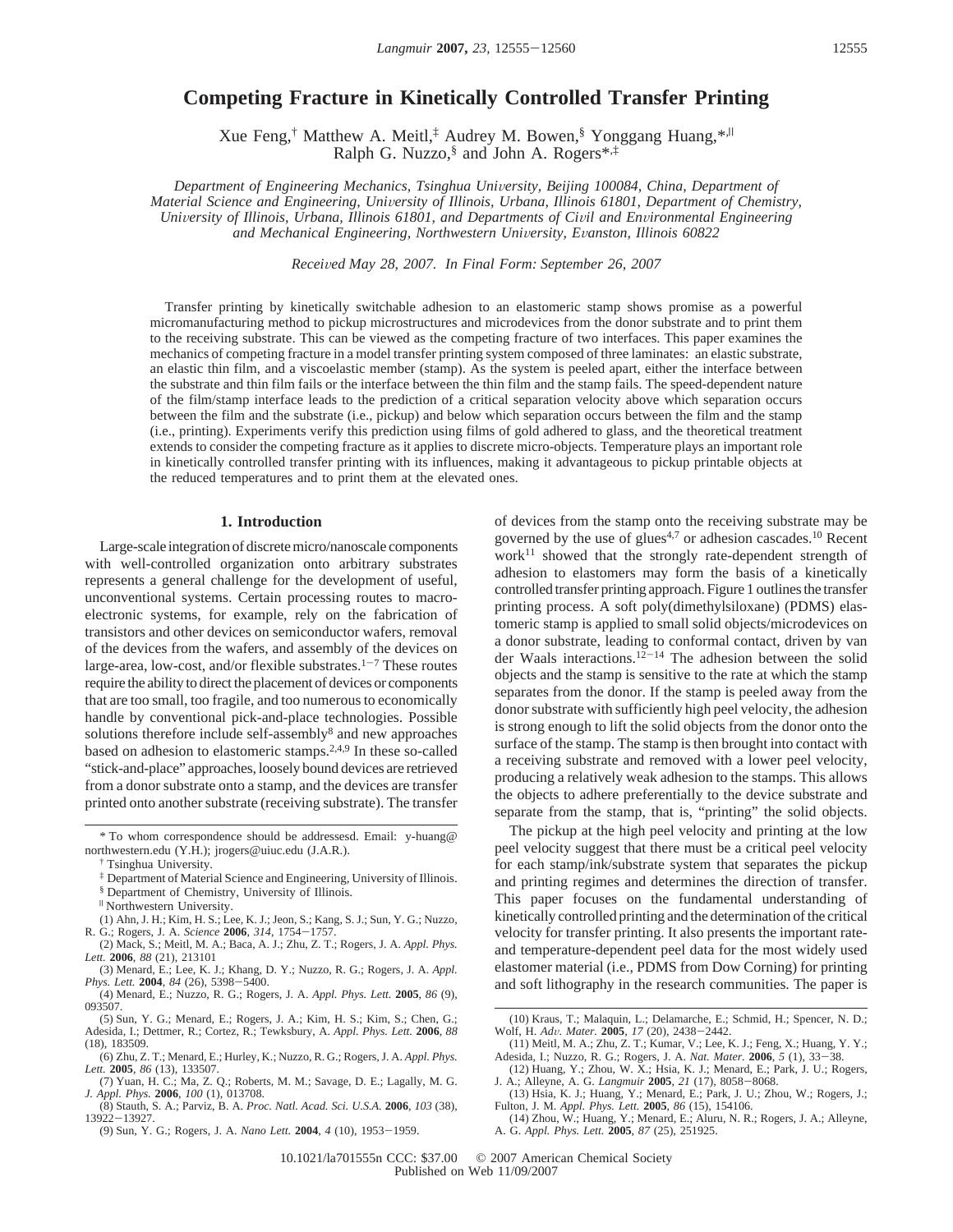

**Figure 1.** Schematic illustration of the generic process flow for transfer printing solid objects.



**Figure 2.** Schematic diagram of the peel test.

outlined as follows. Section 2 establishes the basic theory that gives the critical velocity in terms of material properties of transfer-printed systems. Experimental measurements of the critical velocity are described in section 3. Section 4 focuses on the application of the present theory to the kinetically controlled transfer printing of discrete microdevices. Section 5 discusses the temperature dependence of the critical velocity.

### **2. Basic Theory for Kinetically Controlled Transfer Printing**

Figure 2 shows a schematic diagram of a stamp on a substrate subjected to a peel force *F* normal to the stamp/substrate interface. The stamp is peeled away from the substrate at a steady-state speed  $v$ , which is similar to the steady-state propagation of a crack at the same velocity. The energy release rate *G* for steadystate crack propagation is related to the peel force by<sup>15-20</sup>

$$
G = \frac{F}{w} \tag{2.1}
$$

where *w* is the width (in the out-of-plane direction). The parameter *G*, here, accounts for both the energy of interfacial bond breaking and viscoelastic dissipation around the crack tip. The crack propagates steadily once *G* reaches the critical energy release rate based on the Griffith criterion in fracture mechanics.<sup>21</sup>

The pickup and printing shown in Figure 1 can be modeled as two competing fracture paths that may have different critical energy release rates. Figure 3shows schematic diagrams of the pickup and printing of a thin film from and to the substrate, respectively. The pickup is represented by the peeling away of the thin film from the substrate (Figure 3a), while the printing is modeled by the peeling away of the stamp only,that is, leaving the thin film on the substrate (Figure 3b). For simplicity, we consider a continuous thin film in this section and account for the pickup and printing of discrete objects (e.g., Figure 1) in section 4.

The thin film and substrate are both elastic, while the stamp is viscoelastic. The critical energy release rate for the film/substrate interface is denoted by  $G_{\text{crit}}^{\text{film/substrate}}$ , which is considered as a material property of the interface and is independent of the peeling velocity  $v$  since the film and substrate are elastic. (For a bimaterial interface, the critical energy release rate may also depend on the crack tip mode mixity. The mode mixity, however, remains unchanged during steady-state propagation.) The critical energy release rate  $G_{\text{crit}}^{\text{stamp/film}}$  for the stamp/film interface, however, depends on the peeling velocity

$$
G_{\text{crit}}^{\text{stamp/film}} = G_{\text{crit}}^{\text{stamp/film}}(v) \tag{2.2}
$$

This is a monotonically increasing function because the energy dissipation in the viscoelastic stamp increases with the peeling velocity. An example of this function is the power  $law^{22-26}$ 

$$
G_{\rm crit}^{\rm stamp/film}(\nu) = G_0 \left[ 1 + \left( \frac{\nu}{\nu_0} \right)^n \right] \tag{2.2a}
$$

where  $G_0$  is the critical energy release rate as indicated by a peeling velocity  $v$  approaching zero,  $v_0$  is the reference peeling velocity at which the critical energy release rate doubles to  $G_0$ , and the exponent *n* is a scaling parameter that can be determined from the experiments. The power law relation (eq 2.2a) has been shown to hold for either low or high peel velocity,<sup>15,16,23,24</sup> for a wide range of temperatures,<sup>15,23</sup> and for both metal/polymer and polymer/polymer interfaces.23-<sup>26</sup> The peel velocity in the experiments to be described in the next section is less than 50 cm/s, which falls into the low peel velocity range. It is important to point out that the present theory is applicable for the general velocity-dependent critical energy release rate in eq 2.2 and is not limited to the power law in eq 2.2a.

The pickup of a thin film (Figure 3a) occurs when the energy release rate in eq 2.1 reaches  $G_{\text{crit}}^{\text{film/substrate}}$  for the film/substrate interface first, which gives the critical peel force for pickup as

$$
F_{\text{pickup}} = w G_{\text{crit}}^{\text{film/substrate}} \tag{2.3}
$$

- (18) Brown, H. R. *Annu. Re*V*. Mater. Sci.* **<sup>1991</sup>**, *<sup>21</sup>*, 463-489. (19) Kim, K. S.; Kim, J. *J. Eng. Mater. Technol.* **<sup>1988</sup>**, *<sup>110</sup>* (3), 266-273.
- (20) Kim, K. S.; Aravas, N. *Int. J. Solids Struct.* **<sup>1988</sup>**, *<sup>24</sup>* (4), 417-435.
- (21) Anderson, T. L. *Fracture Mechanics: Fundamentals and Applications*, 2nd ed.; CRC Press: Boca Raton, FL, 1995.
	- (22) Tsai, K. H.; Kim, K. S. *Int. J. Solids Struct.* **<sup>1993</sup>**, *<sup>30</sup>* (13), 1789-1806. (23) Gent, A.; Schultz, J. *J. Adhes.* **<sup>1972</sup>**, *<sup>3</sup>*, 281-294.
- 
- (24) Maugis, D.; Barquins, M. *J. Phys. D.: Appl. Phys.* **<sup>1978</sup>**, *<sup>11</sup>*, 1989-2023.

<sup>(15)</sup> Gent, A. N. *Langmuir* **<sup>1996</sup>**, *<sup>12</sup>* (19), 4492-4496. (16) Gent, A. N.; Lai, S. M.; Gent, A. N.; Lai, S.-M. *J. Polym. Sci., Part B: Polym. Phys.* **<sup>1994</sup>**, *<sup>32</sup>* (8), 1543-1555. (17) Kendall, K. *Science* **<sup>1994</sup>**, *<sup>263</sup>* (5154), 1720-1725.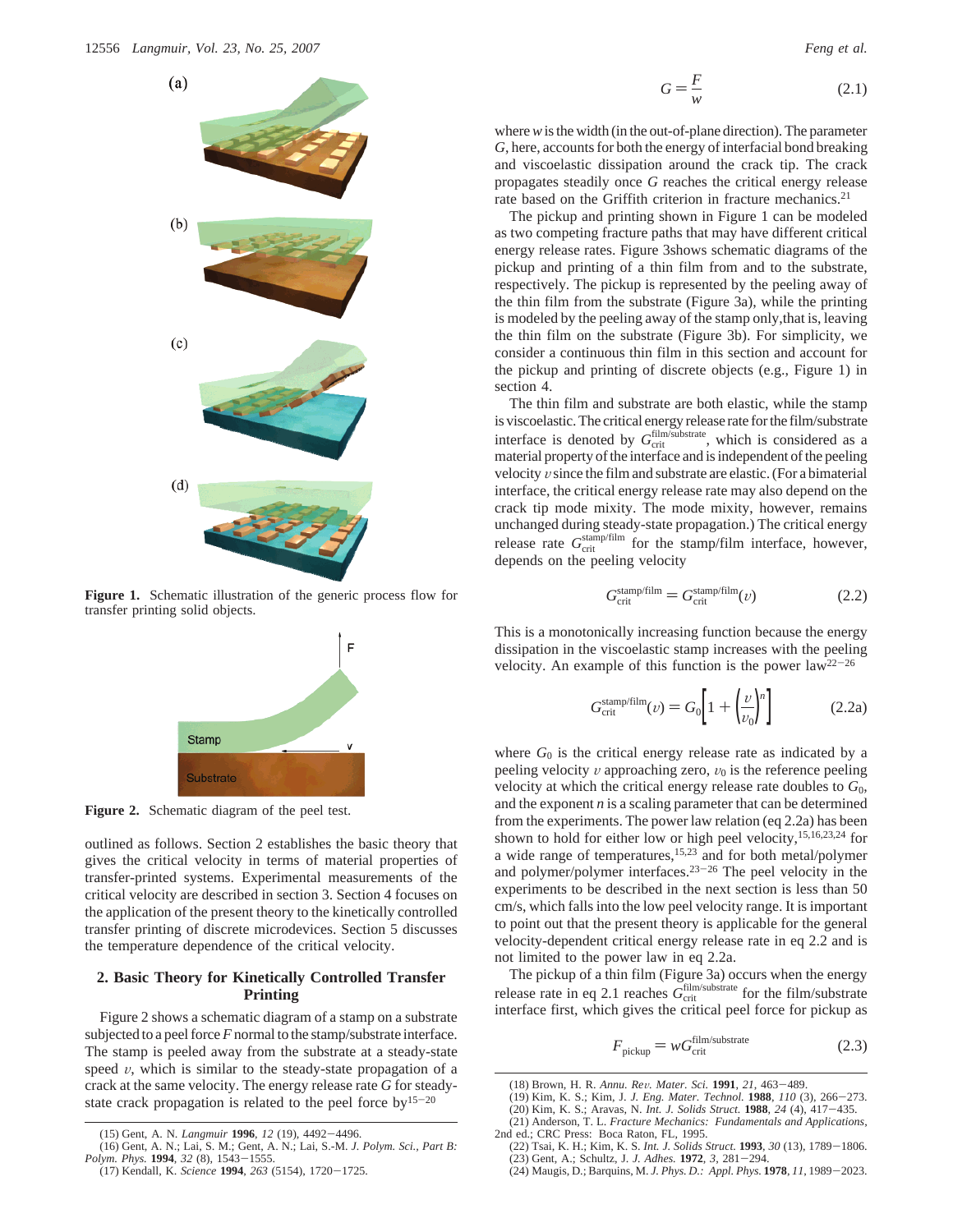

**Figure 3.** Schematic diagrams of the pickup (a) and printing (b) of a thin film.



**Figure 4.** Schematic diagram of critical energy release rates for the film/substrate interface and for the stamp/film interface. The intersection of the horizontal line in the middle with the curve represents the critical peel velocity for the kinetically controlled transfer printing. The horizontal lines at the bottom and top represent very weak and very strong film/substrate interfaces, respectively, corresponding to pickup only and printing only.

Similarly, the printing of the thin film (Figure 3b) occurs when the energy release rate reaches  $G_{\text{crit}}^{\text{stamp/film}}(v)$  for the stamp/film<br>interface first defining the critical neel force for printing as interface first, defining the critical peel force for printing as

$$
F_{\text{printing}} = w G_{\text{crit}}^{\text{stamp/film}}(v) \tag{2.4}
$$

a parameter that depends explicitly on the peel velocity  $\nu$ .

The criterion for pickup and printing is obtained by comparing their corresponding critical peel forces, that is,  $F_{\text{pickup}} < F_{\text{printing}}$ or equivalently

$$
G_{\text{crit}}^{\text{film/substrate}} < G_{\text{crit}}^{\text{stamp/film}}(\nu) \quad \text{for pickup} \tag{2.5}
$$

of the thin film and  $F_{\text{pickup}} > F_{\text{printing}}$  or equivalently

$$
G_{\text{crit}}^{\text{film/substrate}} > G_{\text{crit}}^{\text{stamp/film}}(v) \quad \text{for printing} \tag{2.6}
$$

Figure 4 shows a schematic diagram of critical energy release rates  $G_{\text{crit}}^{\text{film/substrate}}$  and  $G_{\text{crit}}^{\text{stamp/film}}(v)$  versus the peel velocity  $v$ , where  $G_{\text{crit}}^{\text{film/substrate}}$  corresponds to a horizontal line (the hori-

zontal line around the middle of Figure 4) since it is independent of v, while  $G_{\text{crit}}^{\text{stamp/film}}(v)$  is a monotonically increasing function<br>of v. There exists a critical velocity v, at which the two critical of  $v$ . There exists a critical velocity  $v_c$  at which the two critical energy release rates are equal,

$$
G_{\rm crit}^{\rm film/substrate} = G_{\rm crit}^{\rm stamp/film}(v_{\rm c})
$$
 (2.7)

For a peel velocity  $v > v_c$ ,  $G_{\text{crit}}^{\text{film/substrate}}$  is less than  $G_{\text{crit}}^{\text{stamp/film}}(v)$  such that the film is peeled away from the substrate (i.e., pickup). For  $v < v_{\rm c}$ ,  $G_{\rm crit}^{\rm film/substrate}$  is larger than  $G_{\rm crit}^{\rm stamp/film}(v)$  such that the film remains on the substrate (i.e., printing). It follows from the film remains on the substrate (i.e., printing). It follows from the above that the critical velocity,  $v_c$ , which governs the pickup and printing in the kinetically controlled transfer printing, is completely determined by the energy release rates for the film/ substrate and stamp/film interfaces. For the example of the power law relation of  $G_{\text{crit}}^{\text{stamp/film}}(v)$  in eq 2.2a, the critical velocity is

$$
v_c = v_0 \left( \frac{G_{\text{crit}}^{\text{film/substrate}} - G_0}{G_0} \right)^{1/n}
$$
 (2.7a)

For the limit of a very weak film/substrate interface (the horizontal line at the bottom of Figure 4) such that  $G_{\text{crit}}^{\text{film}/\text{substrate}}$  $<$   $G<sub>0</sub>$ , the film is always peeled off regardless of the peel velocity and therefore cannot be printed on the substrate (Figure 4). For the other limit of a very strong film/substrate interface (the horizontal line at the top of Figure 4) such that  $G<sub>crit</sub><sup>film/substrate</sup>$  $G_{\text{crit}}^{\text{stamp/film}}(v_{\text{max}})$  (where  $v_{\text{max}}$  is the maximum peeling velocity<br>that can be achieved in the experiment) the film is never peeled that can be achieved in the experiment), the film is never peeled off and therefore cannot be "picked up" (Figure 4). For these limits, transfer printing cannot be kinetically controlled. The kinetically controlled transfer printing method used in this configuration thus requires a film/substrate combination with a critical energy release rate,  $G_{\text{crit}}^{\text{film/substrate}}$ , that lies within the experimentally realizable range of  $G_{\text{cent}}^{\text{stamp/film}}(v)$ . In this (planar) configuration in which the nature of the interfaces is uniform configuration in which the nature of the interfaces is uniform throughout, such intermediate values of  $G_{\text{crit}}^{\text{film/substrate}}$  may arise from carefully controlled interfacial chemistries. Interfacial chemistries that are very strong (e.g., uniformly covalently bound interfaces) or very weak relative to the range of  $G_{\text{crit}}^{\text{stamp/film}}(v)$  will<br>not exhibit an experimentally realizable v. In practice <sup>2,4,9,11</sup> the not exhibit an experimentally realizable  $v_c$ . In practice,  $2,4,9,11$  the use of different, nonplanar configurations and different substrates for pickup and printing expands the range of materials systems to which the kinetically controlled transfer printing strategy applies. In some implementations, for example, carefully designed geometries aid the pickup process by controlling fracture,  $27$  and adhesive layers on the receiving substrate aid the printing process.4,9 In each of these cases, the reliability of the printing approach depends on control of the rates. Materials systems having the stacked-planar configuration studied in this paper give valuable insights into the rate-dependent nature of the printing process.

#### **3. Experimental Section**

We performed peel tests of a poly(dimethylsiloxane) (PDMS) elastomer stamp on a Au film deposited on a glass substrate subjected to several modifications. Each is described below.

**Stamps.** PDMS elastomer (Sylgard 184, Dow Corning) was cast between two flat polycarbonate plates (1 mm apart) and cured for 24 h at 60 °C. Stamps ( $1 \times 7.62$  cm<sup>2</sup>) were cut from the sheet, rinsed with IPA for 30 s, and dried under a stream of nitrogen for 1 min.

**Sample Preparation/Surface Treatment.** Glass slides (Fisher Scientific) were cleaned in a Pirahna solution (1:1  $H_2SO_4/H_2O_2$  30%) for 5 min, rinsed thoroughly with deionized (Milli-Q) water, and

<sup>(25)</sup> Barthel, E.; Roux, S. *Langmuir* **<sup>2000</sup>**, *<sup>16</sup>*, 8134-8138. (26) Barquins, M.; Ciccotti, M. *Int. J. Adhes. Adhes.* **<sup>1997</sup>**, *<sup>17</sup>*, 65-68.

<sup>(27)</sup> Meitl, M. A.; Feng, X.; Dong, J. Y.; Menard, E.; Ferreria, P.; Huang, Y.; Rogers, J. A. *Appl. Phys. Lett*. **2007**, *90* (8), 083110-1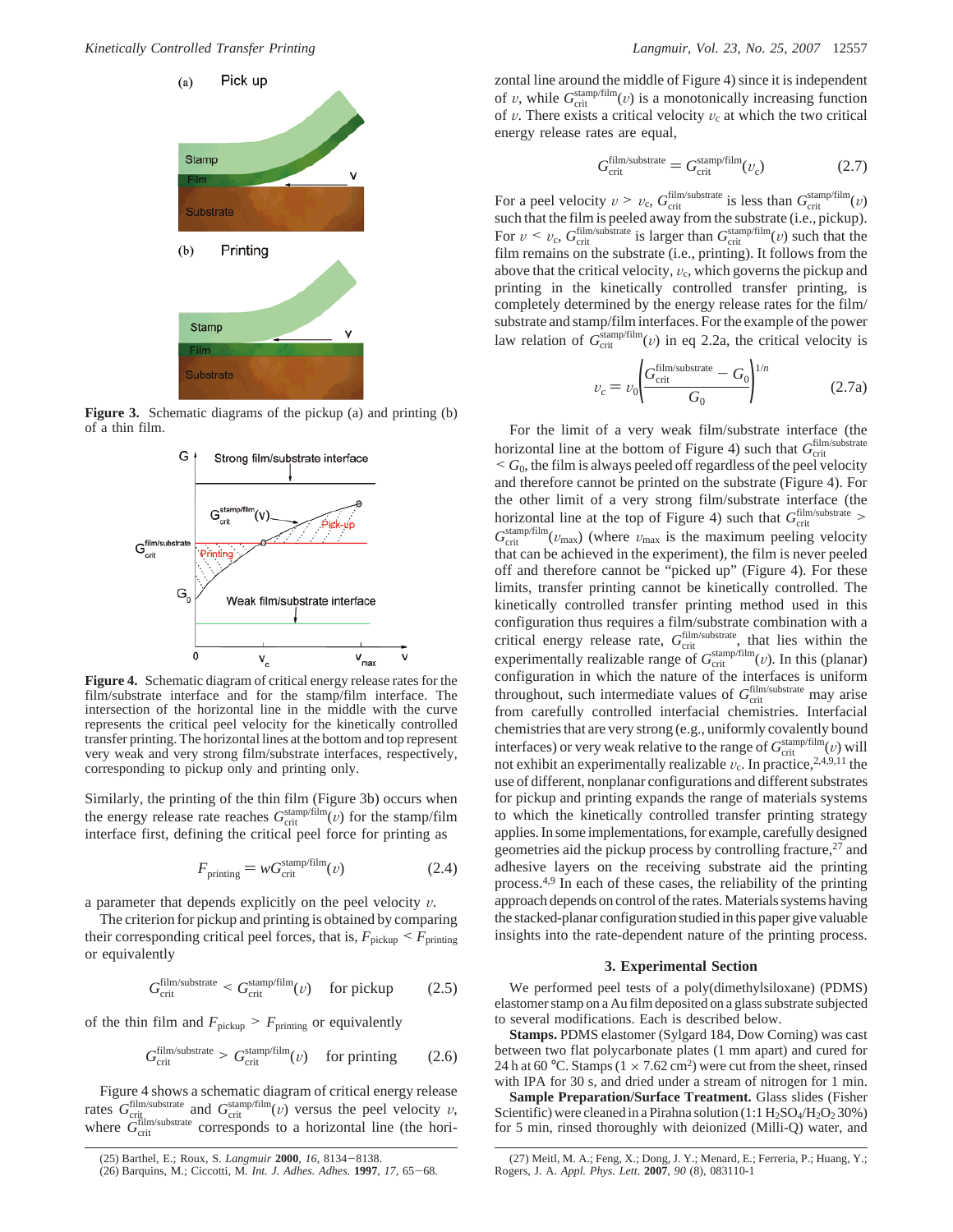

**Figure 5.** Critical energy release rate versus peel velocity for the PDMS stamp/Au film/glass substrate. Three different surface treatments (Ti, HMDS, and FOCTS) are selected for the thin film/ substrate interface.

dried under a stream of nitrogen before surface treatment and the deposition of Au thin films. Three different surface treatments were selected to examine variable strengths of adhesion between the glass slides and the Au thin films. The first treatment produced a perfluorinated self-assembled monolayer on the glass surface via exposure to (tridecafluoro-1,1,2,2-tetrahydrooctyl) trichlorosilane (FOTCS) vapor.11,28 To effect this treatment, the glass slides and a vial of FOTCS liquid were placed together in an evacuated vacuum desiccator for 1 h, removed, and loaded into a Temescal electron beam evaporator for the deposition of 100 nm of Au. Other cleaned glass slides were treated with hexamethyldisilazane (HMDS) by exposing the slides to HMDS vapor in a bell jar for 5 min before deposition of 100 nm of Au (as described above). The third set of slides were coated with 1 nm of Ti prior to the 100 nm Au deposition, both by electron beam evaporation. The three surface treatments (FOTCS, HMDS, and Ti) gave different levels of adhesion between the Au films and the glass slides.

**Peel Test and Separation Velocity Measurement.**Clean PDMS stamps were laminated onto the gold coated side of a substrate and left in conformal contact with the surface for 3 min. Inverting the stamp/slide (stamp side down) and attaching weights to one end of the stamp initiated peeling of the PDMS stamp from the slide. Video recordings of each peel event were used to measure the separation speed.

Figure 5 shows our measured critical energy release rate versus the steady-state peel velocity,  $v$ , for a PDMS stamp on a Au film supported on a glass substrate. In these experiments, the stamps were laminated against the Au films on glass, peeled by the application of a series of constant loads, the speed of separation was measured, and the separation interface (stamp/film versus film/substrate) was noted. The thicknesses of the PDMS stamp, Au film and, glass substrate were 1 mm, 100 nm and 1 mm, respectively. Three different surface treatments were selected, and they are denoted as Ti, HMDS, and FOTCS, corresponding to the strong, intermediate, and weak film/substrate interfaces, respectively. All of the experimental data presented in Figure 5 (with the exception of the last two on the right) correspond to the printing regime (i.e., peeling the stamp away from the film) and therefore give  $G_{\text{crit}}^{\text{stamp/film}}(v)$ . This relation can be fitted<br>by the equation by the equation

$$
G_{\text{crit}}^{\text{stamp/film}}(v) = 2.16 \left[ 1 + \left( \frac{v}{1.55 \text{ cm} \cdot \text{s}^{-1}} \right)^{0.65} \right] \text{J} \cdot \text{m}^{-2} \tag{3.1}
$$

as shown by the solid curve in Figure 5. The two data points on the right correspond to the pickup (i.e., high-speed peeling of the film away from the substrate) for the intermediate (HDMS) and very weak (FOCTS) interfaces. For the intermediate (HMDS) interface, the critical velocity is about 15 cm/s, and the corresponding value

of  $G_{\text{crit}}^{\text{film/substrate}}$  is about 12 J/m<sup>2</sup> (corresponding to the horizontal line around the middle of Figure 4). For the very weak (FOTCS) interface, the film is always peeled away, and  $G_{\text{crit}}^{\text{film/substrate}}$  is less than 4 J/m<sup>2</sup> (corresponding to the horizontal line at the bottom of Figure 4). For the very strong (Ti) interface, the film is never peeled away, and  $G_{\text{crit}}^{\text{film/substrate}}$  is greater than 18 J/m<sup>2</sup> (corresponding to the horizontal line at the top of Figure 4).

### **4. Kinetically Controlled Transfer Printing of Discrete Microstructures**

We turn from the consideration of the mechanics involving a continuous thin film to the adhesion-based transfer of microstructures as discrete solid objects, as shown schematically in Figure 1. The kinetic control of this form of transfer printing of discrete solid objects is discussed in this section. We begin with the adaptation of the general model along lines specific to this case.

For discrete microstructures, the local energy release rate between the stamp and the microstructures, *G*stamp/microstructure, and that between the microstructures and the substrate, *G*microstructure/substrate, depend on the microstructure size, shape, spacing, and distribution. For the pickup of microstructures, the energy release during pickup is composed of two parts:

(i) the local energy release between microstructures and the substrate, and during the pickup the local energy release rate reaches its critical value,

$$
G^{\text{microstructure/substrate}} = G_{\text{crit}}^{\text{microstructure/substrate}} \tag{4.1}
$$

(ii) the local energy release between the stamp and substrate, and during the pickup the local energy release rate reaches its critical value,

$$
G^{\text{stamp/substrate}} = G_{\text{crit}}^{\text{stamp/substrate}}(v) \tag{4.2}
$$

(Strictly speaking, the critical energy release rate may depend on the crack tip mode mixity for a bimaterial interface, and the mode mixity may not be a constant for discrete microstructures even for the steady-state propagation. This dependence, however, is not accounted for in the present study.) Let  $f(0 \le f \le 1)$  denote the area fraction of microstructures on the substrate, with  $f = 1$ being the limit of a continuous thin film. For the pickup of microstructures from the substrate over the area ∆*A* that is much larger than the area of each microstructure, ∆*A* contains *f*∆*A* microstructure/substrate interface area and (1 - *<sup>f</sup>*)∆*<sup>A</sup>* stamp/ substrate interface area. The energy release is  $\int_{f\Delta A} G^{\text{microstructure/substrate}} dA + \int_{(1-f)\Delta A} G^{\text{stamp/substrate}}(v) dA$ , where  $G^{\text{microstructure/substrate}}$  and <sup>d</sup>*<sup>A</sup>* <sup>+</sup> <sup>∫</sup>(1-*f*)∆*AG*stamp/substrate(V) d*A*, where *<sup>G</sup>*microstructure/substrate and *G*stamp/substrate depend on the microstructure size, shape, spacing, and distribution.

For steady-state pickup, the average energy release rate *G*average is the energy release over the pickup area ∆*A*, that is, *G*average∆*A* ) <sup>∫</sup>*<sup>f</sup>*∆*AG*microstruture/substrate <sup>d</sup>*<sup>A</sup>* <sup>+</sup> <sup>∫</sup>(1-*f*)∆*AG*stamp/substrate(V) d*A*. From the energy balance, it also equals the external work done by the peel force, which is approximately (*F*/*w*)∆*A*. (For a thin film with constant thickness, the external work done by the peel force is (*F*/*w*)∆*A*. For non-constant thickness (e.g., discrete microstructures), the external work done is approximately (*F*/*w*)∆*A*.) This gives  $G^{\text{average}} = F/w$ , which is the same as eq 2.1. On the other hand, the energy release during pickup *G*average∆*A* must also equal the energy dissipation, which is [*fG*<sup>microstruture/substrate</sup>  $+(1-f)G<sub>crit</sub><sup>stamp/substrate</sup>(v)]\Delta A$  from eqs 4.1 and 4.2. This gives the steady-state neel force for nickup as the steady-state peel force for pickup as

$$
F_{\text{pickup}} = w[fG_{\text{crit}}^{\text{microstruture/substrate}} + (1 - f)G_{\text{crit}}^{\text{stamp/substrate}}(v)] \tag{4.3}
$$

<sup>(28)</sup> Xia, Y.; Whitesides, G. M. *Angew. Chem., Int. Ed.* **<sup>1998</sup>**, *<sup>37</sup>* (5), 550- 575.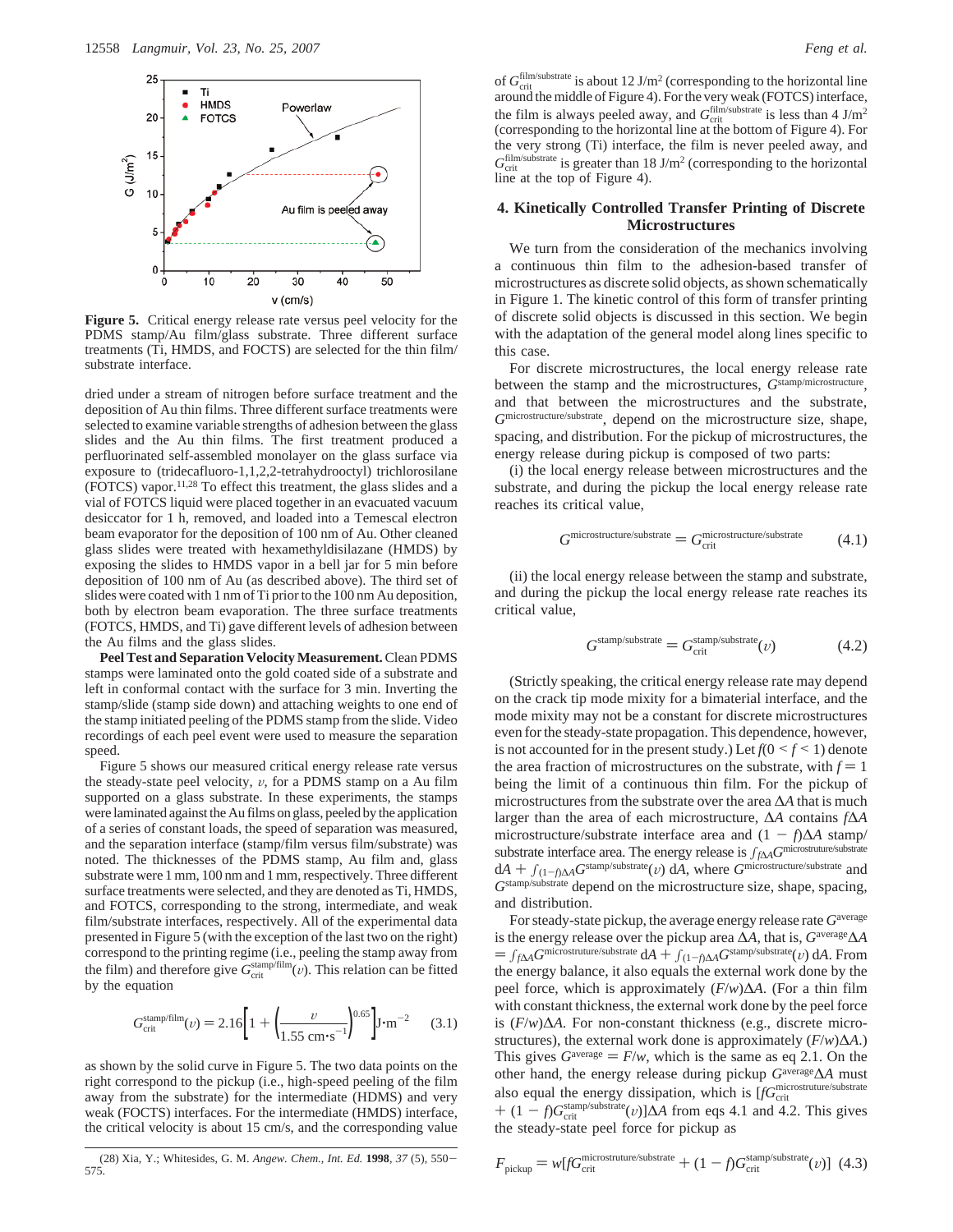For the printing of microstructures (to the substrate), the printing area <sup>∆</sup>*<sup>A</sup>* contains*f*∆*<sup>A</sup>* stamp/microstructure and (1-*f*)∆*<sup>A</sup>* stamp/ substrate interface areas. The steady-state peel force for printing can be similarly found as

$$
F_{\text{printing}} = \frac{W[fG_{\text{crit}}^{\text{stamp/microstructure}}(v) + (1 - f)G_{\text{crit}}^{\text{stamp/substrate}}(v)] (4.4)
$$

For  $F_{\text{pickup}}$ <sup><</sup>  $F_{\text{printing}}$ , pickup of the microstructures occurs, and the opposite holds for the printing of microstructures. This gives the following criteria for the pickup and printing of microstructures:

 $G_{\text{crit}}^{\text{microstructure/substrate}} < G_{\text{crit}}^{\text{stamp/microstructure}}(v)$  for pickup (4.5)

and

$$
G_{\text{crit}}^{\text{microstructure/substrate}} > G_{\text{crit}}^{\text{stamp/microstructure}}(\nu) \quad \text{for printing} \tag{4.6}
$$

The above criteria result from the comparison of the average energy release between the pickup and printing of microstructures, and it is therefore independent of the microstructure size, shape, spacing, and distribution. It is also independent of the microstructure area fraction *f*, and is identical to that for the continuous thin film in section 2 except that the critical energy release rate for the film/substrate interface is replaced by  $G<sub>crit</sub><sub>crit</sub>$ for the microstructure/substrate interface. It should be pointed out, however, that the conclusions in this section for the pickup and printing of discrete microstructures are based on the average energy release rate. For other criteria such as the local energy release rate, the pickup and printing may depend on the microstructure size, shape, spacing, distribution, and area fraction.

The steady-state critical velocity  $v_c$ , which separates the pickup and printing of microstructures, is obtained from

$$
G_{\text{crit}}^{\text{microstructure/substrate}} = G_{\text{crit}}^{\text{stamp/microstructure}}(v_{\text{c}}) \qquad (4.7)
$$

This critical velocity depends only on the critical release rates (interface properties). The peel forces for pickup or printing in eqs 4.3 and 4.4, however, still depend on the microstructure area fraction.

## **5. Temperature Effect in Kinetically Controlled Transfer Printing**

Temperature may play an important role in the kinetically controlled transfer printing. The well-known rate-temperature equivalence for viscoelastic processes<sup>15,16,29-33</sup> gives the temperature dependence of the critical energy release rate as

$$
G_{\rm crit}^{\rm stamp/film} = G_{\rm crit}^{\rm stamp/film} (va_T) \tag{5.1}
$$

where  $a<sub>T</sub>$  is the so-called temperature shift factor that is a universal function of temperature *T.* It has been found that this parameter is well approximated  $as^{34}$ 

$$
\log_{10} a_T = -17.6 \frac{T - T_g}{52 + T - T_g} \tag{5.2}
$$

(29) Knauss, W. G. *Int. J. Fract. Mech*. **<sup>1970</sup>**, *<sup>6</sup>* (1), 7-20. (30) Mueller, H. K.; Knauss, W. G. *J. Appl. Mech.* **<sup>1971</sup>**, *<sup>38</sup>* (E), 483-<sup>488</sup> (31) Mueller, H. K.; Knauss, W. G. *Trans. Soc. Rheol.* **<sup>1971</sup>**, *<sup>15</sup>* (2), 217-233. (32) Knauss, W. G. *Ad*V*ances in Fracture Research*, Proceedings of the 7th International Conference on Fracture (ICF-7); Pergamon Press: New York, 1989; pp 2683-<sup>2711</sup>



Figure 6. Rate-temperature equivalence of the critical energy release rate for the stamp/film interfaces at different temperatures.



Figure 7. Critical velocity separating pickup from printing versus temperature.

for most polymers within 50 K of the glass transition temperature  $T_g$ . For PDMS,  $T_g$  is around  $-125$  °C (148 K), and thus, eq 5.2 might not be expected to hold for temperature-dependent printing processes carried out near room temperature. We therefore explicitly tested this critical process parameter, measuring the critical energy release rate between the stamp and the Au film over a variable range close to room temperature. (For this experiment, the glass substrate is coated with 5 nm of Ti and 50 nm of gold film such that the film never delaminates in this system.) Figure 6 shows measured values of  $G_{\rm crit}^{\rm stamp/film}$  versus the peeling velocity  $v$  for three temperatures,  $\overline{T}$ : 4 °C (277 K); 24 °C (297 K); and 37 °C (310 K). The critical energy release rate in eq 3.1 takes the form

$$
G_{\text{crit}}^{\text{stamp/film}}(v) = 2.16 \left[ 1 + \left( \frac{a_T v}{1.81 \times 10^{-13} \text{ cm/s}} \right)^{0.65} \right] \text{J/m}^2 \tag{5.3}
$$

which degenerates to the critical energy release rate in eq 3.1 at temperature  $T = 20$  °C (293 K). The predicted critical energy release rate given by eq 5.3 is also shown in Figure 6, which agrees very well with the experimental data without any parameter fitting. It therefore follows that the universal function of the temperature shift factor  $a_T$  in eq 5.2 still holds at temperatures far from  $T_{\rm g}$ , up to 37 °C (310 K), for PDMS.

In the following, we use eqs 5.2 and 5.3 to estimate the temperature effect. The critical velocity  $v_c$  separating the pickup and printing of thin films or microstructures can be determined from eq 2.7 by equating the above  $G_{\text{crit}}^{\text{stamp/film}}(a_Tv)$  to the critical

<sup>(33)</sup> Schapery, R. A. *Polym. Eng. Sci.* **<sup>1969</sup>**, *<sup>9</sup>* (4), 295-310.

<sup>(34)</sup> Williams, M. L.; Landel, R. F.; Ferry, J. D. *J. Am. Chem. Soc.* **1955**, *77*, <sup>3701</sup>-3707.